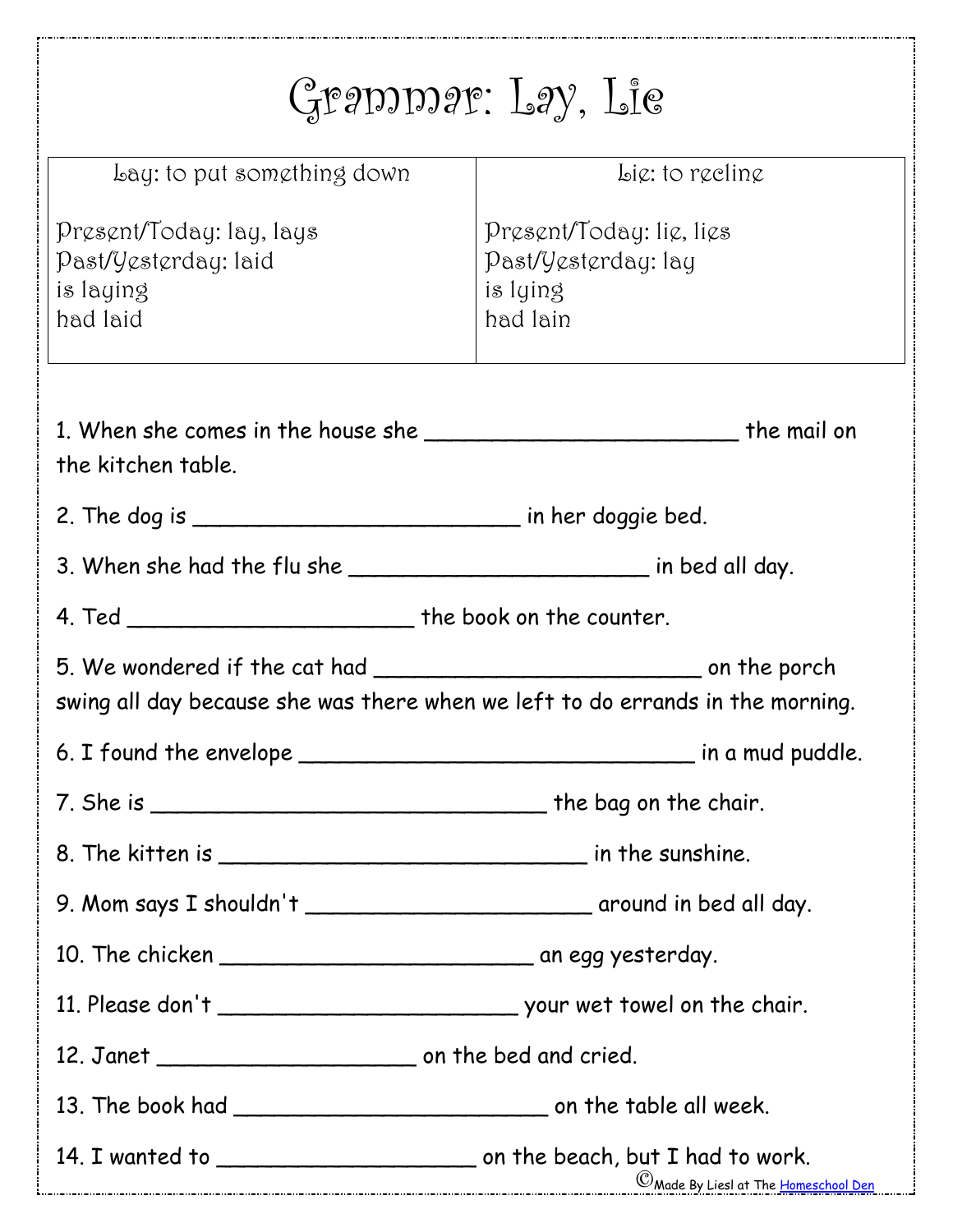| Grammar: Peace, Piece                                                                       |                                       |  |
|---------------------------------------------------------------------------------------------|---------------------------------------|--|
| $P$ <i>g</i> ac $\alpha$ :                                                                  | $\mathcal{P}$ icec:                   |  |
|                                                                                             |                                       |  |
|                                                                                             |                                       |  |
|                                                                                             |                                       |  |
|                                                                                             |                                       |  |
| 3. After WWII, the whole world was ready for ________                                       |                                       |  |
|                                                                                             |                                       |  |
| 5. When I bumped into my Lego castle, it fell into                                          |                                       |  |
| Grammar: Medal, Metal                                                                       |                                       |  |
| Medal:                                                                                      | Metal:                                |  |
|                                                                                             |                                       |  |
|                                                                                             |                                       |  |
|                                                                                             |                                       |  |
|                                                                                             |                                       |  |
| 3. You can't put ______________________________like aluminum in the microwave.              |                                       |  |
| 4. Gabby Douglas won the gold ___________________________ in the individual all-<br>around. |                                       |  |
| 5. I received a _____________________________ for running the 5-K Turkey Trot.              |                                       |  |
|                                                                                             | C Made By Liesl at The Homeschool Den |  |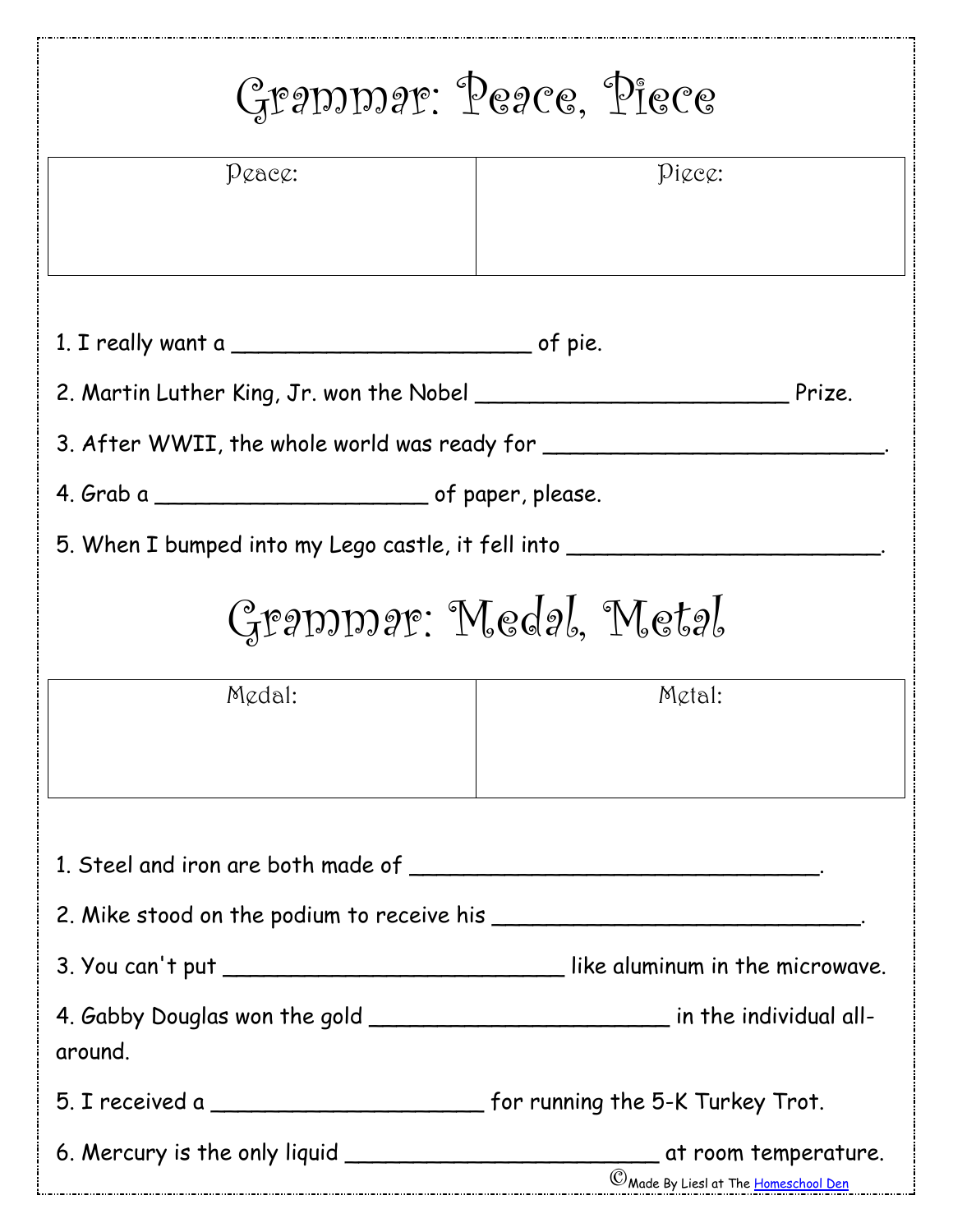| Grammar: Desert, Dessert                                                                        |                                                 |  |
|-------------------------------------------------------------------------------------------------|-------------------------------------------------|--|
| $D$ <i>cscrt:</i>                                                                               | Dessert:                                        |  |
| 1. Sometimes the temperature reaches 120 degrees in the ________________________                |                                                 |  |
|                                                                                                 |                                                 |  |
| 3. How many soldiers ________________________________during the cold winter at<br>Valley Forge? |                                                 |  |
|                                                                                                 |                                                 |  |
| 5. The Sahara is the world's hottest                                                            |                                                 |  |
| Grammar: Farther, Further                                                                       |                                                 |  |
| Farther:<br>A physical distance                                                                 | Further:<br>Figurative or metaphorical distance |  |
|                                                                                                 |                                                 |  |
|                                                                                                 |                                                 |  |
| increase your allowance.                                                                        |                                                 |  |
|                                                                                                 |                                                 |  |
| the conversation?                                                                               |                                                 |  |
|                                                                                                 | C Made By Liesl at The Homeschool Den           |  |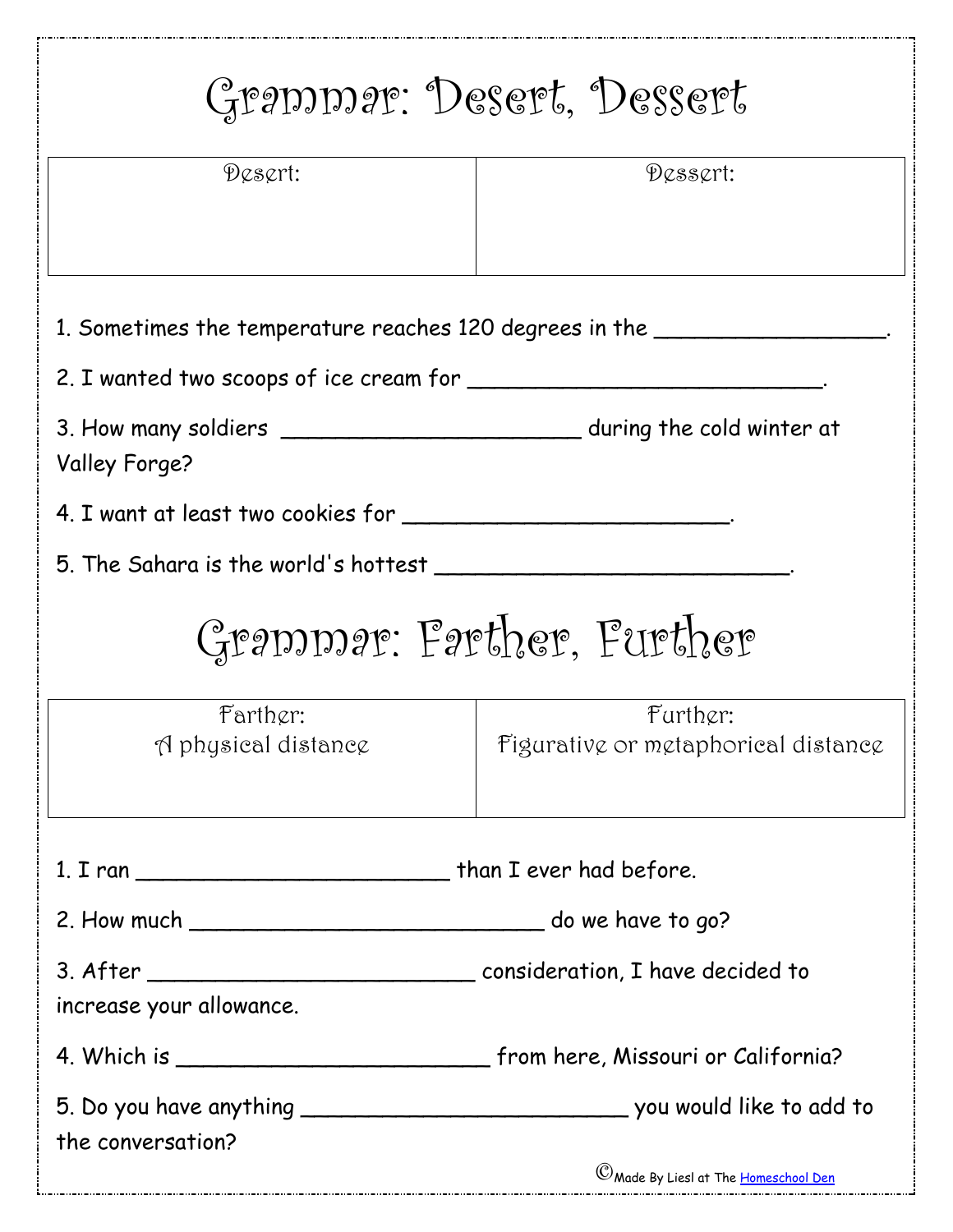| Accept:                                                              | Exegpt:                                                                          |
|----------------------------------------------------------------------|----------------------------------------------------------------------------------|
|                                                                      | 1. I would like to __________________________this award on behalf of my brother. |
| 2. He wanted to go ________________________ his car broke down.      |                                                                                  |
| 3. The computer would not ____________________________ her password. |                                                                                  |
|                                                                      |                                                                                  |
|                                                                      |                                                                                  |
|                                                                      |                                                                                  |
|                                                                      |                                                                                  |
|                                                                      |                                                                                  |
|                                                                      |                                                                                  |
|                                                                      |                                                                                  |
|                                                                      |                                                                                  |
|                                                                      |                                                                                  |

 $\frac{1}{2}$ 

أسدد